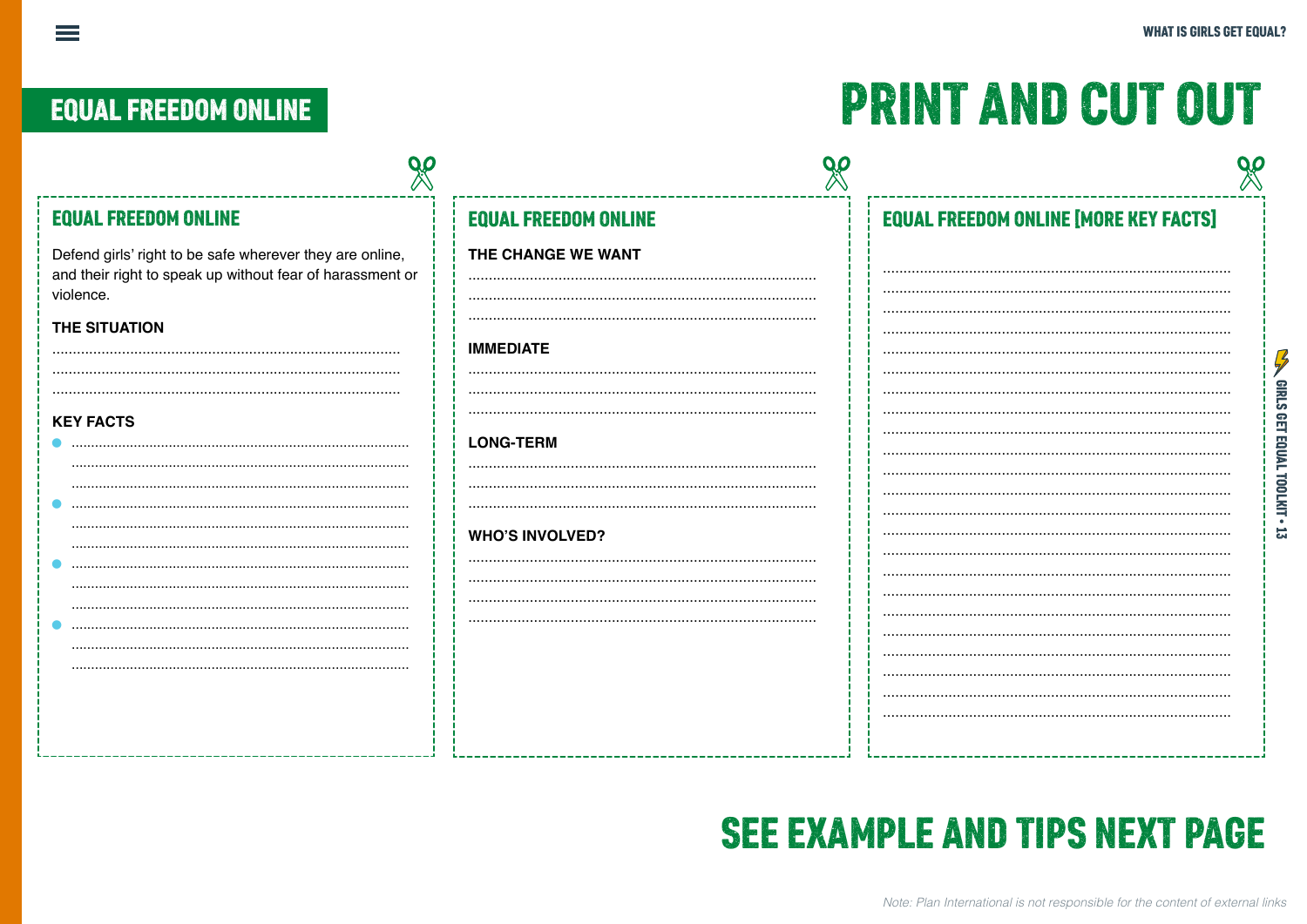# EQUAL FREEDOM ONLINE EXAMPLES FROM A GLOBAL PERSPECTIVE

#### EQUAL FREEDOM ONLINE

Defend girls' right to be safe wherever they are online, and their right to speak up without fear of harassment or violence.

#### **THE SITUATION**

Girls and young women face multiple forms of harassment, abuse and violence when they speak up and act online.

#### **KEY FACTS**

*What facts or statistics are relevant to your context? Check out [Amnesty's Toxic Twitter](https://www.amnesty.org/en/latest/research/2018/03/online-violence-against-women-chapter-1/#topanchor)  [report](https://www.amnesty.org/en/latest/research/2018/03/online-violence-against-women-chapter-1/#topanchor) ([https://www.amnesty.org/en/latest/](https://www.amnesty.org/en/latest/research/2018/03/online-violence-against-women-chapter-1/#topanchor) [research/2018/03/online-violence-against](https://www.amnesty.org/en/latest/research/2018/03/online-violence-against-women-chapter-1/#topanchor)[women-chapter-1/](https://www.amnesty.org/en/latest/research/2018/03/online-violence-against-women-chapter-1/#topanchor)) for inspiration*

#### EQUAL FREEDOM ONLINE

#### **THE CHANGE WE WANT**

Governments and digital platforms take active steps to end harassments and violence against girls and women.

#### **IMMEDIATE**

By 2020, at least 3 of the leading social media platforms commit to ensuring online spaces are safeguarded for girls and young women.

#### **LONG-TERM**

The online community takes a zero-tolerance approach to violence and harassment of girls and women online! Perpetrators are reported, and stop trolling, bullying or harassing girls and young women online. Online self-care and solidarity is normalised

#### **WHO'S INVOLVED?**

Digital and social media platforms, tech companies and governments.

> *Check out "How to develop campaign objectives" on page 21 to shape your own Equal Freedom objectives*

*Who has power over your issue?* 

#### EQUAL FREEDOM ONLINE [MORE KEY FACTS]

- Check out Amnesty International's report on Toxic [Twitter](https://www.amnesty.org/en/latest/research/2018/03/online-violence-against-women-chapter-1/#topanchor) about the impact of abuse and violence against women online and the solutions.
- <sup>ā</sup> Check out this cool organisation called [Luchadoras](https://luchadoras.mx/) [\(https://luchadoras.mx/\)](https://luchadoras.mx/) who are fighting for a feminist internet!